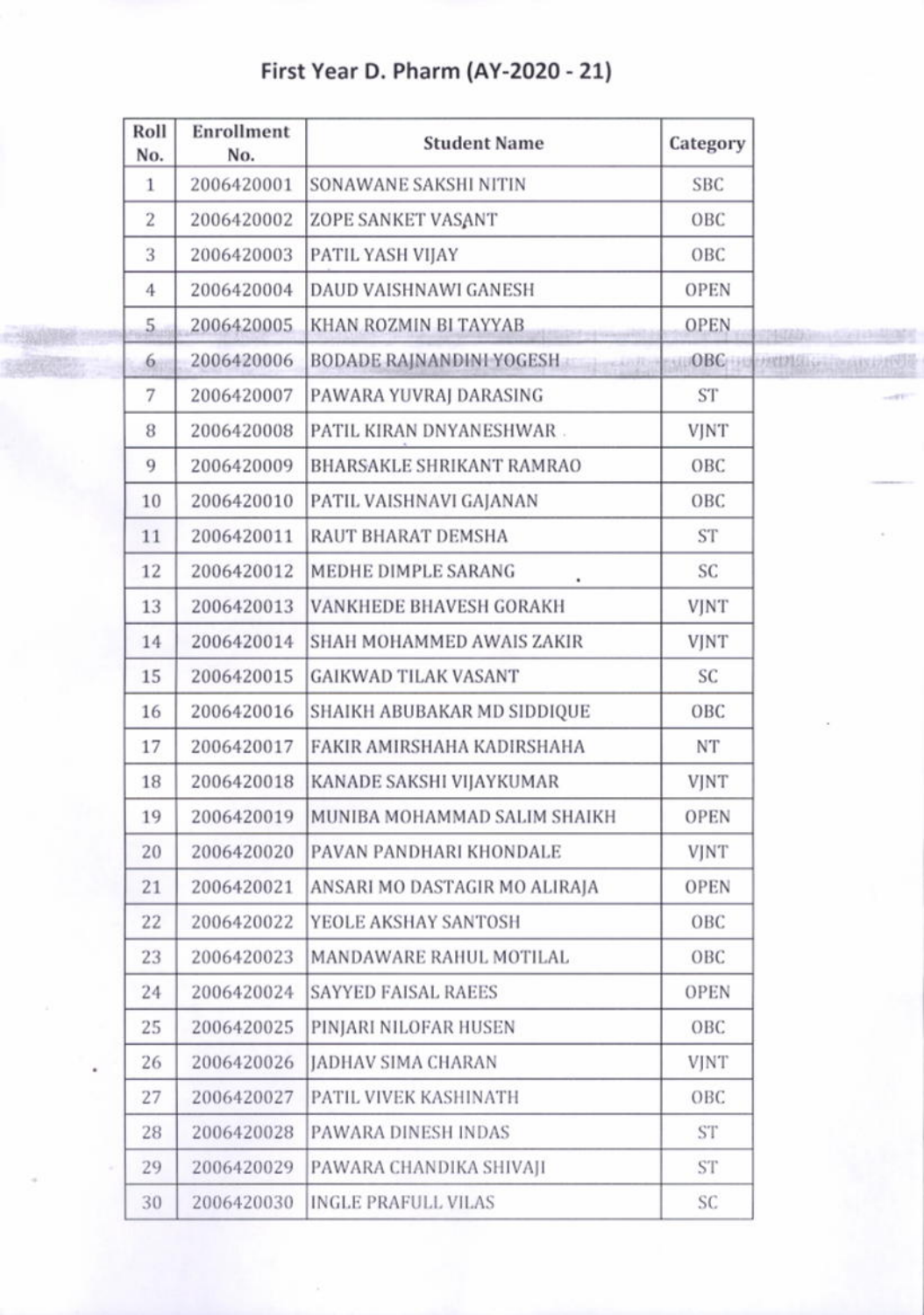| 31 | 2006420031 | RAJPUT JAY VIPUL                   | DT/VJ       |         |
|----|------------|------------------------------------|-------------|---------|
| 32 | 2006420032 | KHAN SHAHBAZ KHAN FEROZ KHAN       | <b>OPEN</b> |         |
| 33 | 2006420033 | <b>NAFIS KHAN RAEES KHAN</b>       | <b>OPEN</b> |         |
| 34 | 2006420034 | <b>SHAIKH SHOEB NISAR</b>          | <b>OPEN</b> |         |
| 35 | 2006420035 | PATIL MAHENDRA RATAN               | <b>OPEN</b> |         |
| 36 | 2006420036 | PATIL PRATIK ANIL                  | OBC         |         |
| 37 | 2006420037 | SHAIKH MOINODDIN SHAIKH NIYAZODDIN | <b>OPEN</b> |         |
| 38 | 2006420038 | SALMAN KHAN HAMEED KHAN            | <b>OPEN</b> |         |
| 39 | 2006420039 | MORE SHAILESH DIGAMBAR             | SC          | 2112356 |
| 40 | 2006420040 | AGNIHOTRI NIKHIL CHANDRASHEKHAR    | <b>OPEN</b> |         |
| 41 | 2006420041 | <b>JADHAV MONALI KISHOR</b>        | DT/VJ       |         |
| 42 | 2006420042 | PAWAR MANISHA KARTAR               | DT/VJ       |         |
| 43 | 2006420043 | CHAUDHARI NIKHIL SUBHASH -         | OBC         | ap-     |
| 44 | 2006420044 | SHAIKH IRFAN KALEEM                | OPEN        |         |
| 45 | 2006420045 | THAKUR KOMAL DILIP                 | OBC         |         |
| 46 | 2006420046 | RAJPUT JYOTI DONGARSINH            | <b>OPEN</b> |         |
| 47 | 2006420047 | <b>GULAVE ADITYA GANESH</b>        | OBC         |         |
| 48 | 2006420048 | BAYAS PALLAVI RAJENDRASINH         | <b>OPEN</b> |         |
| 49 | 2006420049 | JADHAV RUPALI KAILAS               | OBC         |         |
| 50 | 2006420050 | <b>CHAVHAN NEHA BHARAT</b>         | OBC         |         |
| 51 | 2006420051 | MOHAMMAD FAIZAN KHAN AFZAL KHAN    | <b>OPEN</b> |         |
| 52 | 2006420052 | PARDESHI JAGDISH VIJAYSINGH        | <b>OPEN</b> |         |
| 53 | 2006420053 | BAWAZIR AMMAR MUNASSIR             | <b>OPEN</b> |         |
| 54 | 2006420054 | RATHOD YOGITA SHIVDAS              | <b>OPEN</b> |         |
| 55 | 2006420055 | BAWAZIR ALI MAHEZAAR               | <b>OPEN</b> |         |
| 56 | 2006420056 | MAHAJAN GAYATRI GOPAL              | OBC         |         |
| 57 | 2006420057 | SAIF ALI SAIYED ZAKIR              | <b>OPEN</b> |         |
| 58 | 2006420058 | RIZWAN SHAIKH RAEES                | <b>OPEN</b> |         |
| 59 | 2006420059 | MOHAMMAD IRFAN SHAIKH ZAHED        | <b>OPEN</b> |         |
| 60 | 2006420060 | KHAN MOHAMMAD SAHIL IQBAL          | <b>OPEN</b> |         |
| 61 | 2006420061 | MUSKAN JAHAN AHMAD KHAN            | <b>OPEN</b> |         |
| 62 | 2006420062 | KHAN IMRAN FAROOQUE<br>$\sim$      | <b>OPEN</b> |         |
| 63 | 2006420063 | BAGAD MINAKSHI SOMANATH            | <b>OPEN</b> |         |
|    |            |                                    |             |         |

 $-354107$ κÈ

b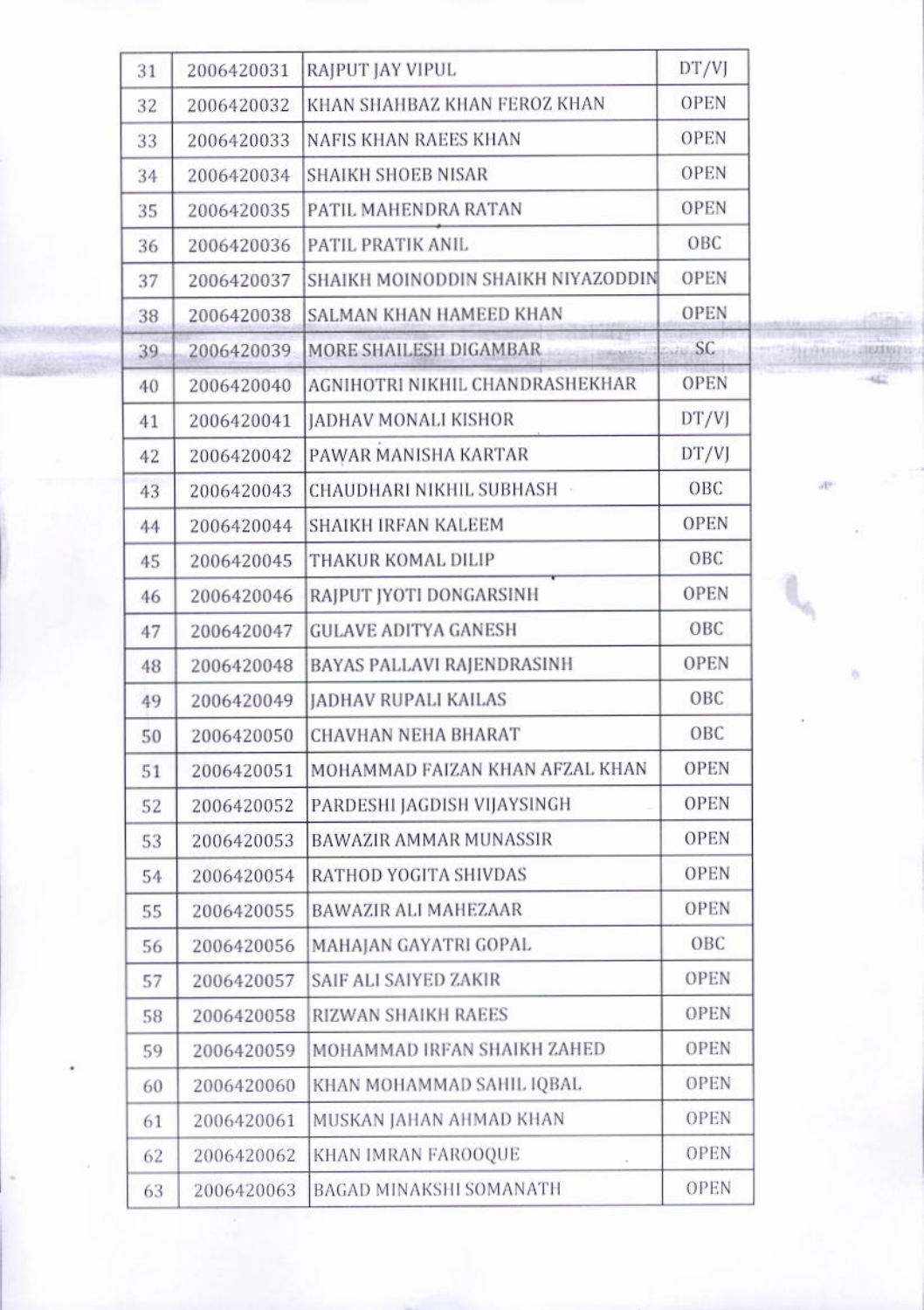| 64 | 2006420064 | <b>VANAVE SUJIT LAHU</b>       | <b>VJNT</b> |
|----|------------|--------------------------------|-------------|
| 65 | 2006420065 | VYAS SHIVAM PRALHAD            | <b>OPEN</b> |
| 66 | 2006420066 | <b>PATWARDHAN PRAKTI VINAY</b> | <b>OPEN</b> |
| 67 | 2006420067 | <b>DESAI HARSHIL NAILESH</b>   | <b>OPEN</b> |
| 68 | 2006420068 | MAHAJAN SACHIN SUBHASH         | OBC         |
|    |            |                                |             |

algaon

ò.

明確定

**MAY** 

E,

ber. **SHITTLE OF BATH**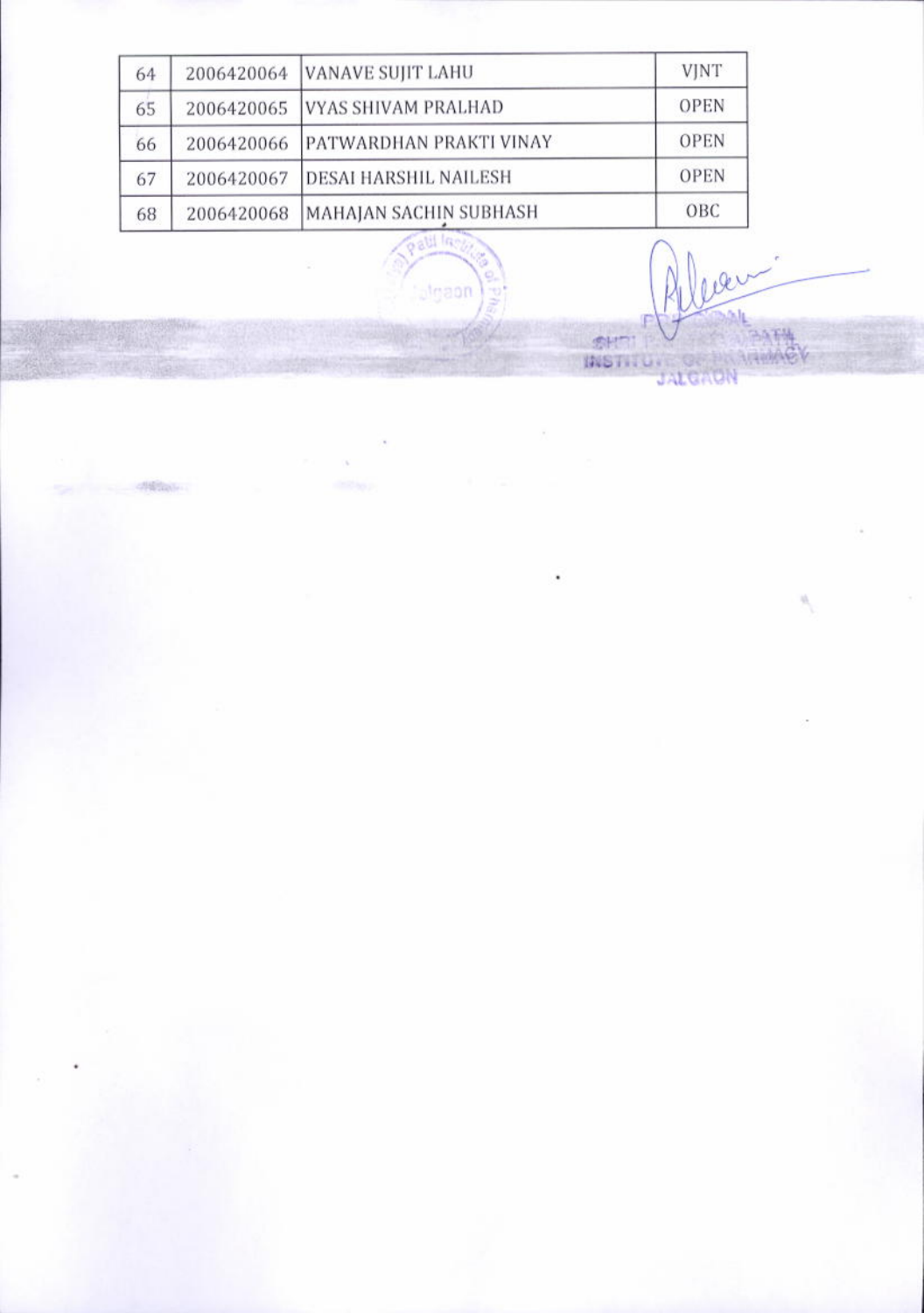## Second Year D.Pharm (AY 2020-21)

| Roll No.       | <b>Enrollment No.</b> | <b>Student name</b>                 | Category    |
|----------------|-----------------------|-------------------------------------|-------------|
| $\mathbf{1}$   | 8549284               | NAIK DEVIDAS INDAL                  | NT          |
| $\overline{2}$ | 1206420038            | MANDOLE NIKHIL DHANRAJ              | OBC         |
| 3              | 1206420045            | SHOEB AHMAD SHAIKH SHARFUDDIN       | <b>OPEN</b> |
| $\overline{4}$ | 1406420007            | SHAIKH VIQAR SHAIKH BADRUDDIN       | <b>OPEN</b> |
| 5              | 1406420014            | KHAN DANISH NOOR KHAN               | <b>OPEN</b> |
| 6              | 1406420016            | <b>KANGANE VISHNU NIVRUTTI</b>      | NT.         |
| 7              | 1406420029            | ANEES KHA SALEEM KHA                | OPEN.       |
| 8              | 1406420031            | RAJPUT SURAJ BHAGAVANSING           | DT/VJ       |
| 9              | 1406420042            | SHAIKH AFSAR SHAIKH BASHIR          | <b>OPEN</b> |
| 10             | 1406420052            | $\pm$<br>ILYAS SHAIKH ISMAIL        | <b>OPEN</b> |
| 11             | 1506420040            | NASREEN MOHD NAZIR ANSARI           | <b>OPEN</b> |
| 12             | 1506420044            | RAMIZ AHMAD SHAIKH MOHD ANIS KHATIK | <b>OPEN</b> |
| 13             | 1606420004            | AASIF KHAN YASEEN KHAN              | <b>OPEN</b> |
| 14             | 1606420031            | SAIEM AHMAD SHAIKH QAMRUDDIN        | <b>OPEN</b> |
| 15             | 1606420034            | SHAIKH SAMEER SHAIKH SADIQ          | <b>OPEN</b> |
| 16             | 1606420044            | MOHAMMAD FAIZAN ABDUL SATTAR        | <b>OPEN</b> |
| 17             | 1606420047            | QURESHI SHAHZAD AYYUB KHAN          | <b>OPEN</b> |
| 18             | 1606420049            | VAKADE SUKDEV VIJAY                 | <b>SBC</b>  |
| 19             | 1606420052            | SHAH MOHD SHADAB AHMED SHAKIL SHAH  | <b>OPEN</b> |
| 20             | 1606420053            | SHAIKH JUNED HAMEED                 | <b>OPEN</b> |
| 21             | 1606420059            | MUNDHE HARSHAL DILIP                | NT-D        |
| 22             | 1706420003            | ZOND LALITA RAJENDRA                | <b>OPEN</b> |
| 23             | 1706420006            | PATIL KALPESH RAVINDRA              | OBC         |
| 24             | 1706420009            | BAGWAN JUNED WASIM                  | OBC.        |
| 25             | 1706420022            | PATHAN IMRAN IRFAN KHAN             | OPEN        |
| 26             | 1706420024            | KARANJE ADITYA JAYANTILAL           | <b>OPEN</b> |
| 27             | 1706420026            | MOHD MOHSIN SHAIKH RIYAZUDDIN       | <b>OPEN</b> |
| 28             | 1706420035            | MOHD MUBASHSHIR AB RASHID           | <b>OPEN</b> |
| 29             | 1706420036            | PATIL SACHIN VILAS                  | OBC         |
| 30             | 1706420039            | PATIL ABHIJIT KISHOR                | $NT-C$      |
| 31             | 1706420042            | THOSAR GAURAV KISHOR                | OBC         |
| 32             | 1706420044            | <b>BADHE RITESH DNYANESHWAR</b>     | OBC         |
| 33             | 1806420001            | ABDUL UMAIR ABDUL SATTAR            | <b>OPEN</b> |
| 34             | 1806420002            | ABRAR AHMAD SHAIKH ZAHEERUDDIN      | <b>OPEN</b> |
| 35             | 1806420011            | <b>GITE GURUPRASAD ASHOK</b>        | <b>OPEN</b> |
| 36             | 1806420013            | <b>JOSHI PRATIK BALKRISHNA</b>      | <b>OPEN</b> |
| 37             | 1806420014            | KEVAT VAISHALI BHIKAN               | <b>OPEN</b> |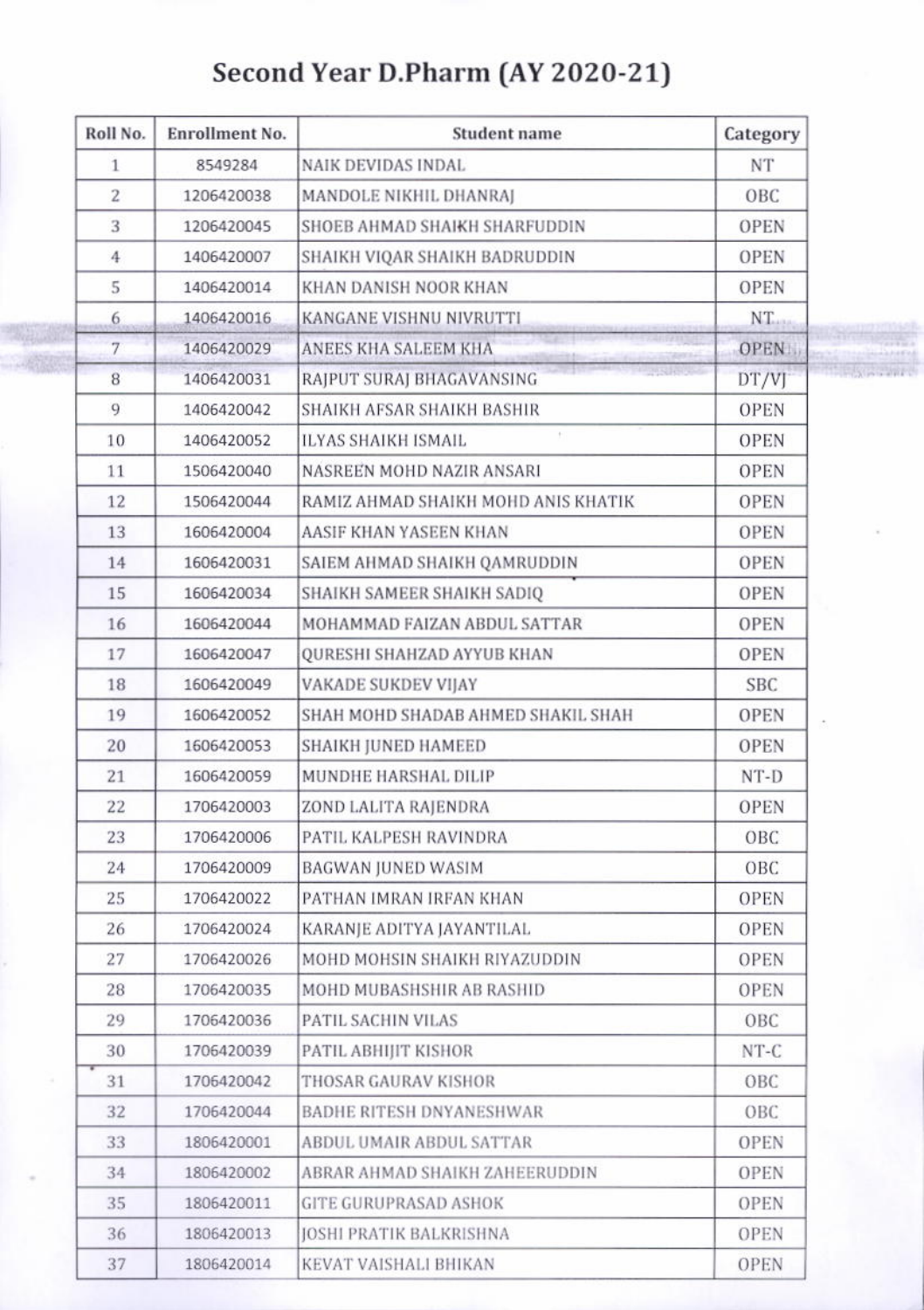| 38 | 1806420016 | KUMAVAT NIKHIL RAJENDRA              | NT             |                      |
|----|------------|--------------------------------------|----------------|----------------------|
| 39 | 1806420020 | MOHAMMAD ZAID SHAIKH KHALEEL PINJARI | OBC            |                      |
| 40 | 1806420021 | MOHAMMED KAIF SHAIKH SHAFIUDDIN      | <b>OPEN</b>    |                      |
| 41 | 1806420024 | PARDESHI AKSHAY MOHANLAL             | OBC            |                      |
| 42 | 1806420027 | PATIL KIRAN ANIL                     | OBC            |                      |
| 43 | 1806420035 | RATHOD YASHWANT ŁAXMAN               | <b>NT</b>      |                      |
| 44 | 1806420036 | SALUNKHE DURGESH DILIP               | <b>SBC</b>     |                      |
| 45 | 1806420037 | SHAISTA BI SHAIKH AQUEEL             | <b>OPEN</b>    |                      |
| 46 | 1806420042 | WANKHEDE KAVITA PITAMBAR             | $SC = 14$      | <b>Hostin</b>        |
| 47 | 1806420043 | ZALWAR SAMADHAN JEEVAN<br>2120400-01 | OBC            | V NAPHANIKE          |
| 48 | 1806420045 | <b>CHAVAN GIRISH JAGDISH</b>         | 7639<br>$ST -$ | <b>Stair Leophol</b> |
| 49 | 1806420046 | CHAVAN KALPESH VASANT                | <b>ST</b>      |                      |
| 50 | 1806420051 | NIKUMBHE MAHESH SANJAY               | SC             |                      |
| 51 | 1806420059 | PAWARA DINESH JUNJAR                 | <b>ST</b>      |                      |
| 52 | 1906420001 | <b>KASOD NISHANT BABAN</b>           | EBC            |                      |
| 53 | 1906420002 | PATIL RAHUL SANJAY                   | OBC            |                      |
| 54 | 1906420003 | PAWAR ROHAN SHANKAR                  | NΤ             |                      |
| 55 | 1906420004 | BANKAR GAURAV JANARDHAN              | EBC            |                      |
| 56 | 1906420005 | VASAVE LAXMAN RANGALYA               | <b>ST</b>      |                      |
| 57 | 1906420006 | MIRGE MUKESH SUDHAKAR                | EBC            |                      |
| 58 | 1906420007 | TANGDE TUSHAR VIJAY                  | EBC            |                      |
| 59 | 1906420008 | KHONDALE DIVYA BALIRAM               | <b>VJNT</b>    |                      |
| 60 | 1906420009 | BAGAL SHITAL SANJAY                  | EBC            |                      |
| 61 | 1906420010 | TAYADE PRADNYA SHANTARAM             | SC             |                      |
| 62 | 1906420011 | KHAN SIBGATULLAH ZAFAR AHMED         | OPEN           |                      |
| 63 | 1906420012 | <b>SHE REHAN SHE RAEES</b>           | <b>OPEN</b>    |                      |
| 64 | 1906420013 | KHATIK SAMIR SHAKIL                  | OBC            |                      |
| 65 | 1906420015 | RATHOD OMNATH PANDIT                 | NT             |                      |
| 66 | 1906420016 | MAHALE KOMAL KISHOR                  | OBC            |                      |
| 67 | 1906420017 | PATIL DIVYA PRAVIN                   | OBC            |                      |
| 68 | 1906420018 | RATHOD JAYESH RAVINDRA               | OBC            |                      |
| 69 | 1906420019 | BELDAR HEMANT SURESH                 | <b>NT</b>      |                      |
| 70 | 1906420020 | MISAL VIJAY BHAGWAN                  | OBC            |                      |
| 71 | 1906420021 | <b>GIRADE MAYUR SADASHIV</b>         | OBC            |                      |
| 72 | 1906420022 | THOMBARE SHIVANI RAJENDRA            | OBC            |                      |
| 73 | 1906420023 | WAGH BHAVESH VIJAY                   | OBC            |                      |
| 74 | 1906420024 | <b>GITTE SHYAM BHAGWAN</b>           | NT             |                      |
| 75 | 1906420025 | DASARE GAYATRI DINESH                | OBC            |                      |
| 76 | 1906420026 | <b>GORE SHARADA SONU</b>             | <b>NT</b>      |                      |
| 77 | 1906420027 | DASARE VAIBHAV RAJU                  | OBC            |                      |